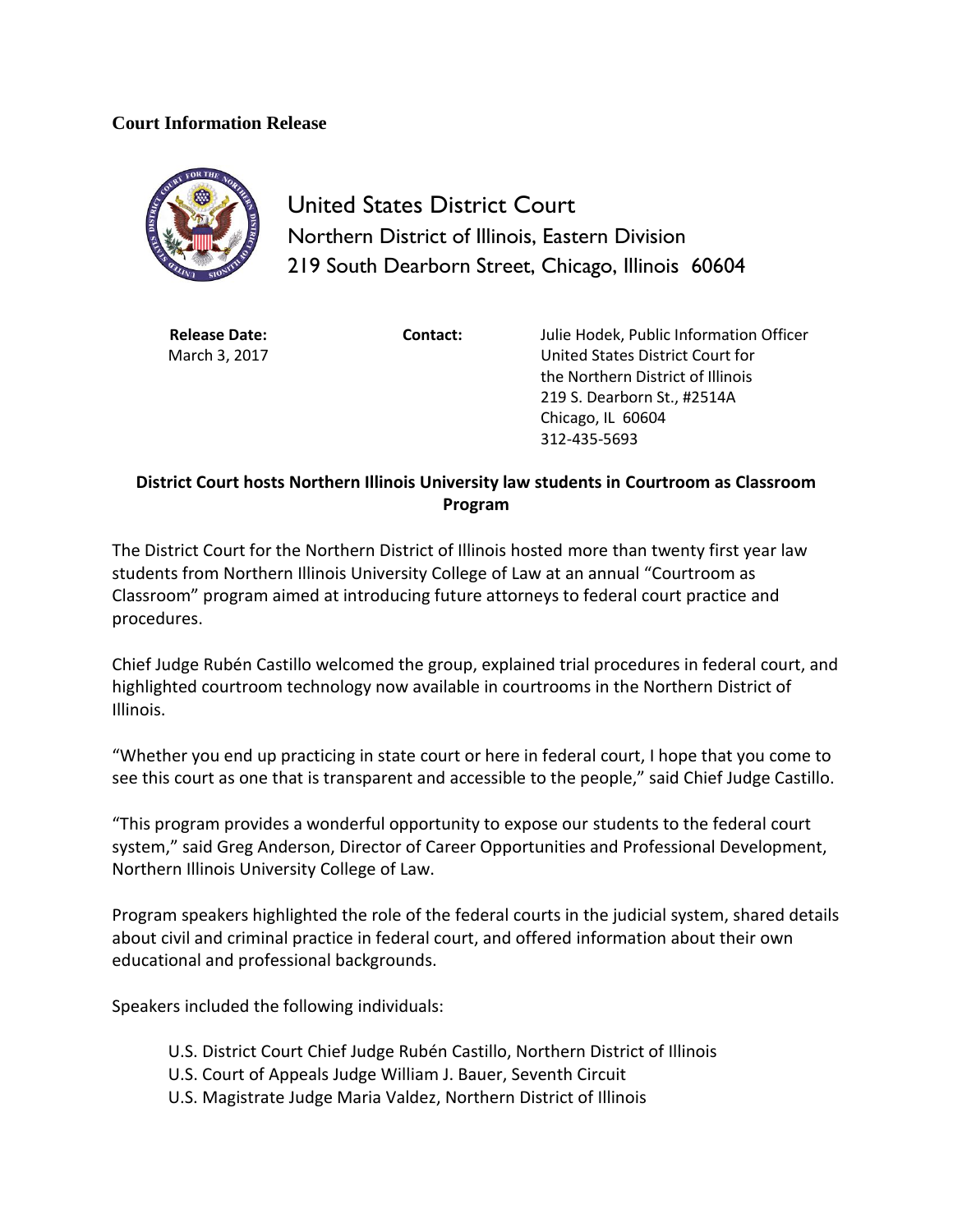U.S. Bankruptcy Judge A. Benjamin Goldgar, Northern District of Illinois U.S. District Court Clerk of Court Thomas G. Bruton, Northern District of Illinois Federal Defender Program Staff Attorney Beth Jantz, Northern District of Illinois Assistant U.S. Attorney Peter S. Salib, Northern District of Illinois Federal Law Clerk Vishesh Narayen, Northern District of Illinois Federal Law Clerk Stephen Shaw, Northern District of Illinois



###